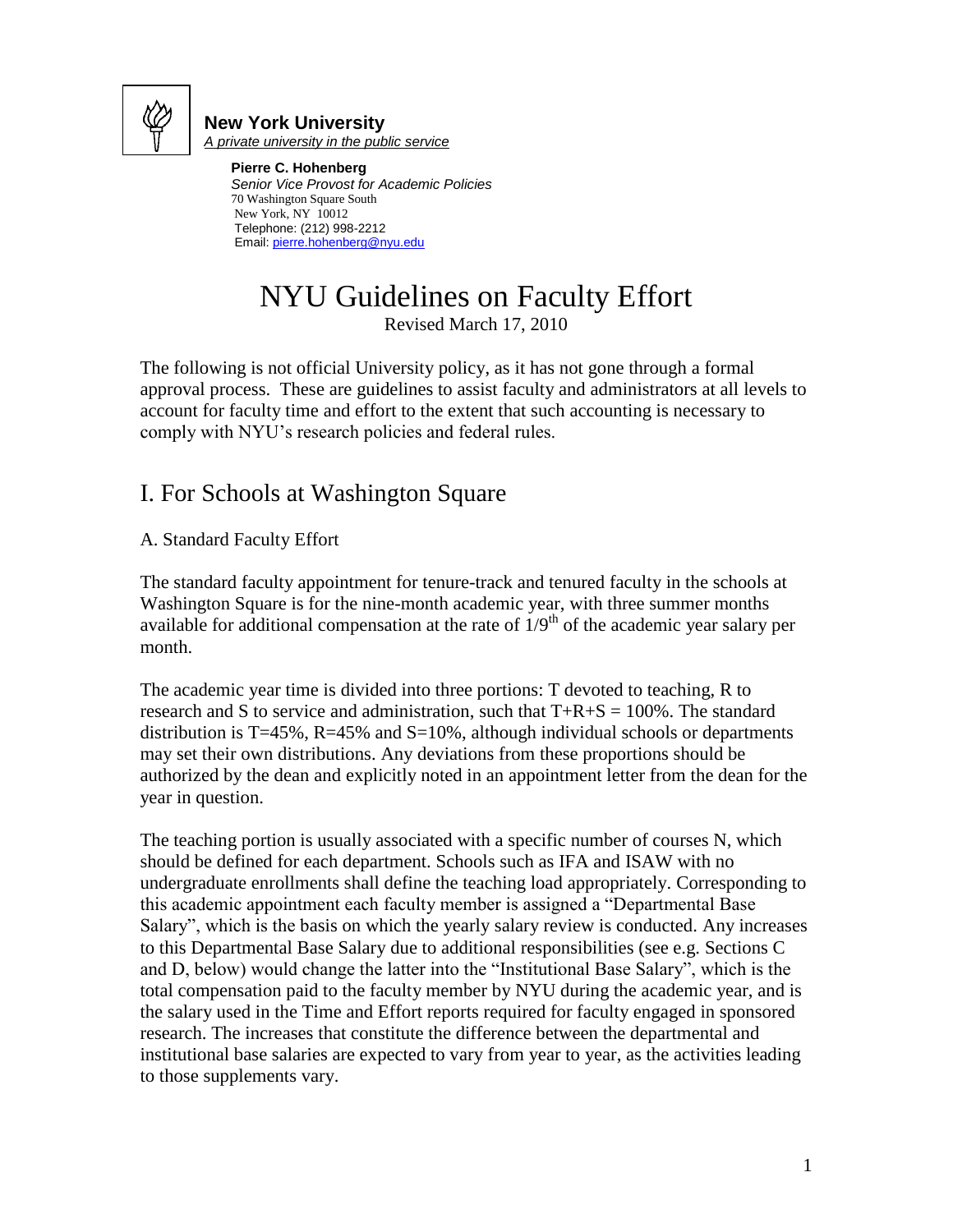In the summer, the bulk of effort is typically devoted to research, with some non-zero portion devoted to service, for example, to grant writing (e.g.  $R_s=90\%$ ,  $S_s=10\%$ ,  $T_s=0$ ). Effective 9/1/09, faculty may not charge 100% time for research to the Federal government in any given month, including the summer. The minimum which must be reserved in any month for service is 5% for faculty without extra administrative duties and correspondingly more for chairs, directors and deans.

#### B. Academic Year Salary on Grants and Teaching Relief

Faculty may request relief from the full teaching load, either to devote additional time to research or to carry out additional service (see below). In the former case, the teaching portion T is reduced proportionately for each course of teaching relief and the research portion is correspondingly increased, with the salary typically supplied by external grants. For example, if the teaching load in the department is three courses and a faculty member gets one course of relief, then T is reduced from 45% to 30% and R is raised to 60% with the increased percentage supplied by external grants. Extra administrative service S involves corresponding reductions in T and/or R. In addition to teaching relief, faculty may request permission from their Chair and Dean to charge some of their academic year research time R to a grant and to have the money thereby saved by the University paid into a research account. These funds can then be used for the faculty member's remaining summer support or for other research needs.

#### C. Faculty with Administrative Duties

For faculty who take on significant administrative duties, e.g., chairs, directors of underor graduate studies, etc., there are two distinct changes in the above, which must not be confused.

#### 1. A higher total salary

In view of the extra responsibilities taken on by the faculty member the University generally increases the overall compensation. Note that this increase affects all components of the effort, not just the administrative part so it should not be thought of as an "administrative supplement" alone, but rather as an overall increase in salary. As mentioned above, the increase is calculated using the Departmental Base Salary as the starting point and adding a supplement to it to arrive at an Institutional Base Salary. The amount of additional compensation may vary from individual to individual, just as the Departmental Base Salary does, and the University does not need to justify each supplement further.

#### 2. A change in effort distribution

Each administrative appointment should be associated with a definite redistribution of the effort components T, R, S, which should, however, still add up to 100%. These amounts should be consistent from one appointment to the next in a given department and not be subject to individual negotiations. For example, a school might divide its departments into two or three classes such that chairing a department in Class I would always entail a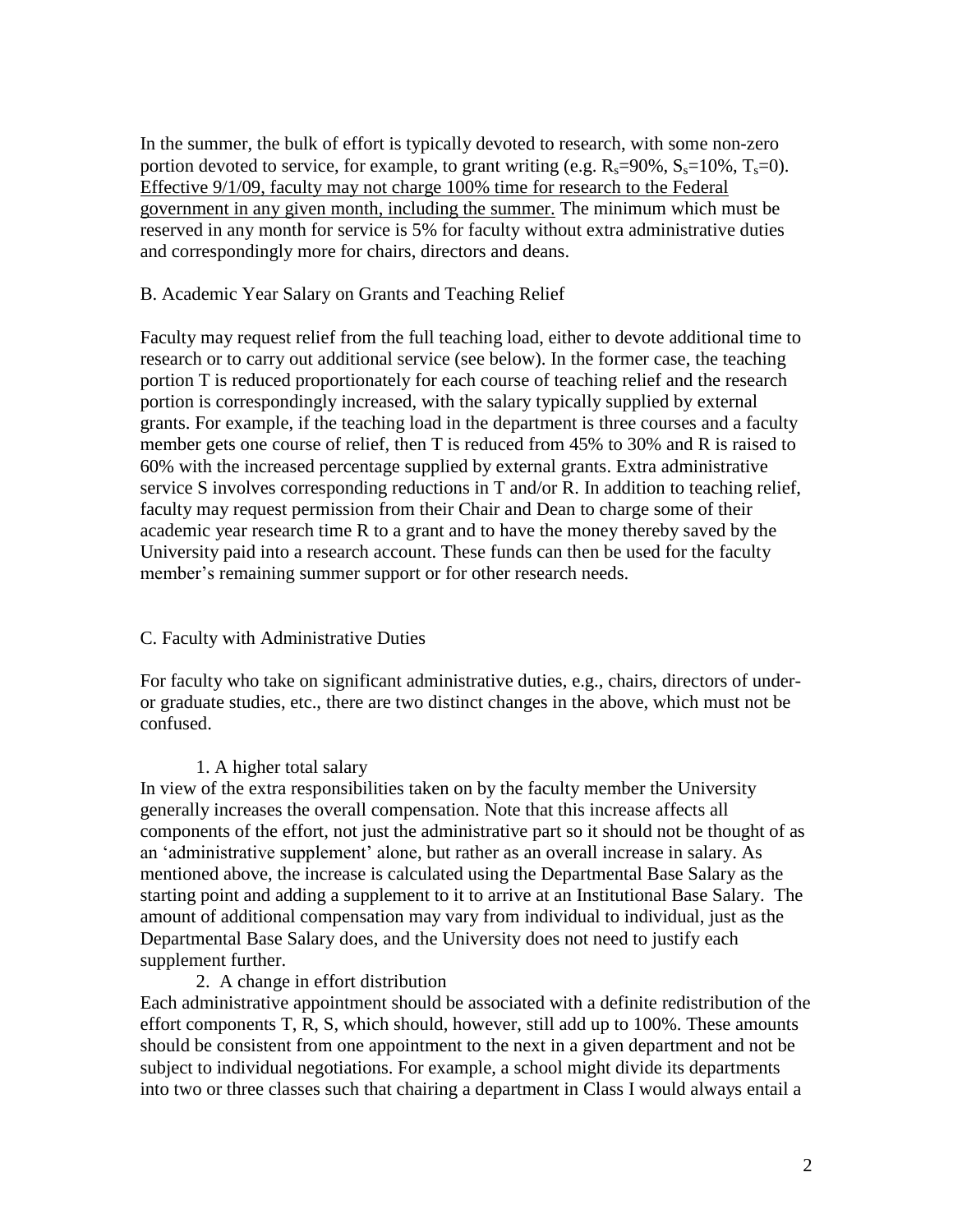specific level of service effort S. It is also important to note that most administrative appointments involve duties during the summer months and these must be compensated by the University. It follows that faculty in administrative positions may not in general charge the maximum summer effort to research ( $R_s$  < 95%,  $S_s$  > 5%).

### D. Supplementary Teaching

Similar to faculty who take on additional administrative duties, those faculty who are asked to teach additional classes may be compensated for a limited amount of such teaching, with a supplement to the Departmental Base Salary. The amount and timing of the additional teaching is governed by departmental, school and University policies. As in C above, the added compensation, together with the Departmental Base Salary, are included in the Institutional Base Salary. A redistribution of effort will also be necessary, such that the new courseload, research and service efforts total 100%.

### E. Appointment Letters

The initial appointment letter to regular faculty should refer to the standard distribution of effort and to the standard course load in the department. Appointment letters for administrative positions or for extra teaching should specify the additional (total) compensation as well as any redistribution of effort during the academic year and during the summer months. Any change in these commitments should be documented.

### II. The Dental College

The College of Dentistry, whose faculty are appointed on a 12-month basis, have the same components of faculty effort (teaching, research and service), with the minor modification that teaching for some includes the clinical supervision of students. Faculty can be broadly classified into four groups, Tenure Track Research Scholars, Tenure Track Clinical Scholars, Non-tenure Track Clinical, and Non-tenure Track Research, whose total effort is divided up differently between the three components  $(T,R,S)$ . Each year during the annual review process, the faculty and Department Chairs do an assessment of the distribution of the faculty members effort in each of the components  $(T,R,S)$  for the next year. This is agreed upon and recorded in the faculty member's file.

### III. The School of Medicine

The School of Medicine, whose faculty are also appointed on a 12-month basis, also adds to the three major categories of faculty effort (teaching, research and service) the component of clinical activity, which is patient care. Faculty can be broadly classified into four groups, Basic Science Educator, Basic Science Researcher, Clinical Researcher and Clinician, whose total effort is divided up differently between the four components (T,R,S,C). The principles and policies governing faculty effort in the School of Medicine have been laid out in a December 2007 Report of the Academic Excellence Commission entitled *"Academic Performance Standards and Metrics for Basic Research".*